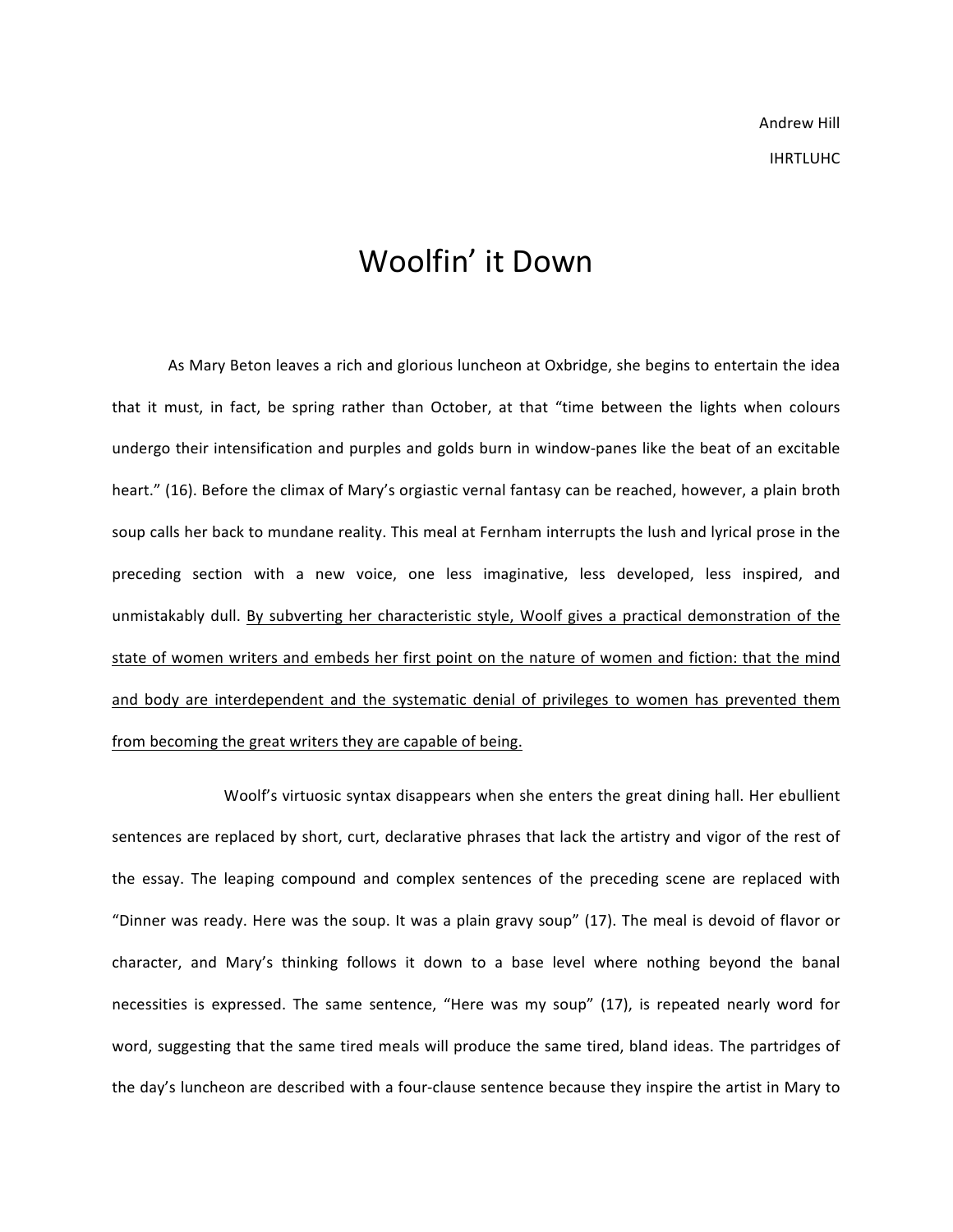high and nimble thought, just as the men who have been eating this food for centuries have been inspired.

Few adjectives are employed to describe this meal. The essay has been, up to this point, rich and vibrant with description which comes to an abrupt halt in the dining hall at Fernham. Mary's diction becomes decidedly more pedestrian and even repeats the same telling word---- "plain." The color words that do appear are lean and hungry: a "cheapening" of the food in the pitiful marketplace; the chairs are "scraped" back. The diction shows a need for good nourishment by the things that it lacks. The prunes are described as an "uncharitable vegetable" (18), just as no one has been charitable in matters of women's education. The biscuits are "dry... to the core" (18), and so cannot be expected to invite rich and ripe prose. After the meal is over, the hall is "emptied" (18), rather than cleaned, like the purses and banks and libraries of women have always been. Besides conjuring an image of a dark sooty hovel, even the wording of "coal-miners doubtless were sitting down to less" (18), enforces the theme of poverty. Rather than say that the scholars have "more" than coal-miners, Mary says that they have "less." This small distinction ensures that there is no pride to be taken in their meal.

The images in this section contrast sharply with the lush, quick, exciting dash through the flowered field which preceded it. The image of "rumps of cattle in a muddy market" (17), is certainly unappealing but even more than that it is overwhelmingly dull. It is easy to see why one cannot write a great work of fiction after eating this meal because there is simply nothing to say about it. For lunch, instead of sprouts "curled and yellowed at the edge" (17), Mary had eaten those "foliated as rosebuds but more succulent" (10), and though she suggests it was the verse of Rossetti, it is obvious that this spectacular meal has prompted the imagination and lyrical beauty of the springtime fantasy.

The next image, that of the prune, is as shriveled and miserable as the financial history of women's colleges. The prunes are the organs and blood of a miser, cold and bitter and selfish. There is